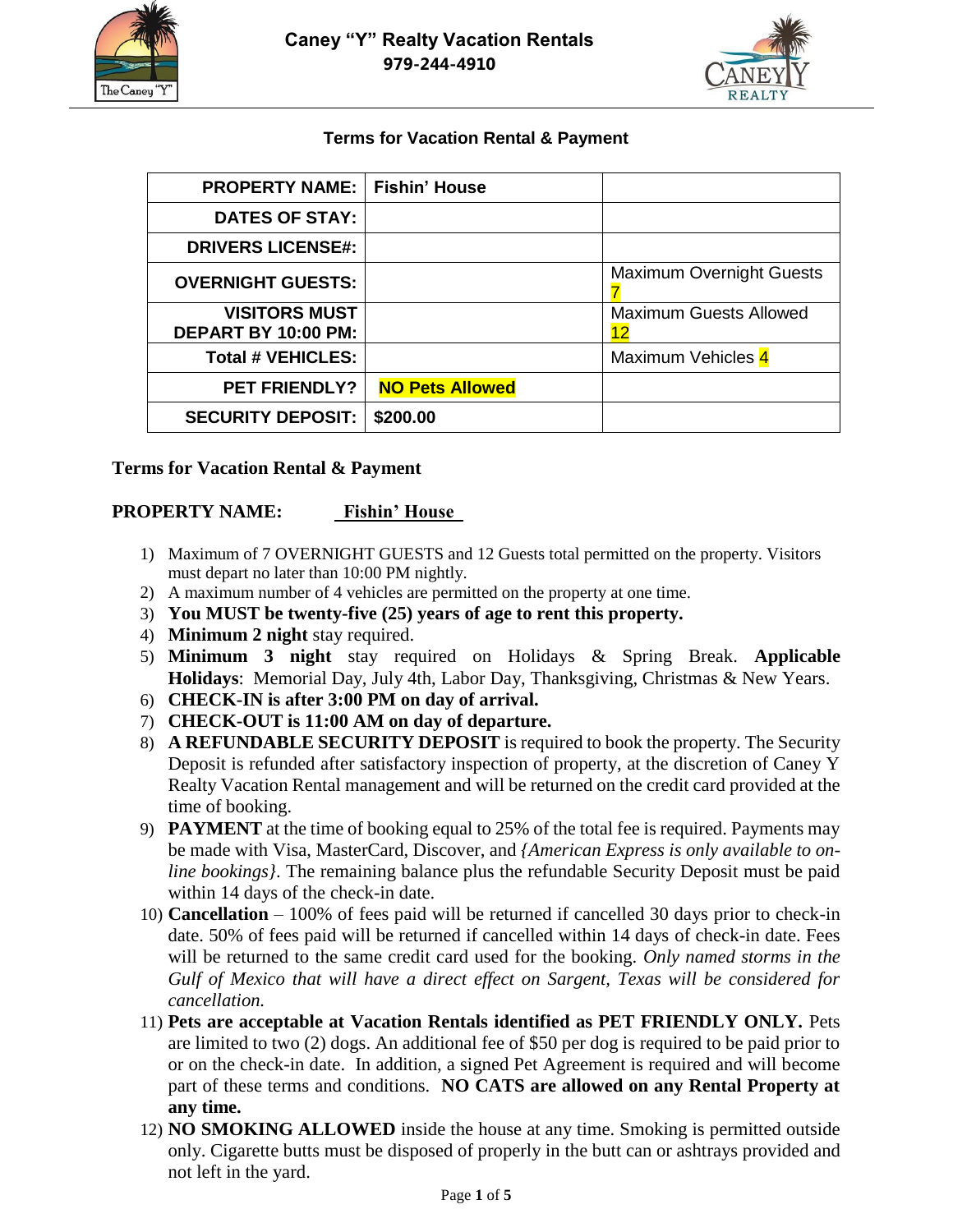



- 13) All inside trash must be bagged, tied and placed in the outside trash containers before you leave on your departure date. *Trash cans must not be over-stuffed.* If there is more trash left than can be held in the cans provided, you are responsible for removal of the extra trash. If outside trash cans are moved from original location, the guest must put cans back in place before departure.
- 14) NO RV's or Tents of any kind allowed on property without prior written permission and agreed upon terms.
- 15) No events involving people from outside your party such as tournaments, weddings, graduation, birthday, bachelor, or any other type of party are allowed on property without prior approval. Prior approval for a Large Event is required by Caney Y Realty Vacation Rental Management and an additional deposit and separate agreement may be required for approved *Large Event*.
- 16) ANY PUBLIC DISTURBANCE reported as taking place on the premises shall be grounds for loss of deposit and immediate eviction.
- 17) ANY ILLEGAL ACTIVITIES found taking place, including but not limited to illegal substances and underage drinking on or near the premises shall be grounds for loss of deposit and immediate eviction.
- 18) All vehicles must stay in Driveway. No driving on yard or parking in the street. A maximum of six (6) vehicles are permitted at any time during the booked reservation.
- 19) **NO FIREWORKS ALLOWED** on the premises at any time.
- 20) All children under twelve (12) years of age must wear approved life jackets while on the piers or docks located or used by the property, decks and porches above or abutting water, and while near water adjacent to the property. *LIFE JACKETS ARE NOT PROVIDED. YOU MUST BRING YOUR OWN LIFE JACKETS.* By signing this agreement and/or occupying the property, renters acknowledge that there is an inherent danger near any water, beach, river, intercoastal/intracoastal waterway, pier or dock. Dangers include, but are not limited to fish, reptiles and other wildlife, rip and ebb tides, currents, silt and underwater obstructions. All children under the age of fifteen (15) years must be accompanied by an adult while on the premises, including docks, piers or decks on or associated with the property.
- 21) The Owner and its agents are not liable for or responsible for personal items left behind**,**  lost or stolen. Lock all doors when you leave the house and keep vehicles locked and secured while on the premises.
- 22) The Owner and its agents are not responsible for any damage done to boats, vehicles or watercraft used or owned by guest. Boats or watercraft tied to docks or piers can be damaged by incoming or outgoing tides, flooding, wind, weather, vandalism or theft. Guest acknowledges and assumes responsibility for damage to Guest's own property located or used on the premises.
- 23) There may be circumstances beyond the owner's or agent's control which could cause the property not to be available for occupancy during your reserved period. Such circumstances include, but are not limited to, utility outages, property damage and severe weather. In such circumstances the Owner or its agent will do their best to make alternative arrangements if possible. If not possible then your security deposit will be refunded. The refund of the security deposit will be the limit of the owner's and its agent's responsibility.
- 24) Guest agrees to indemnify and to hold owner and its agents harmless from any and all claims, actions, suits, demand, and liabilities of any nature, including attorney's fees and costs of court, as a result of any injuries to persons or damage to property resulting in any manner from Guest's and/or its invitees use and/or occupancy of the premises.
- 25) Attached (Hereto) are the rules for the property being rented. Additional copies of these rules are posted inside the property. You agree to read the rules and to abide by same. Said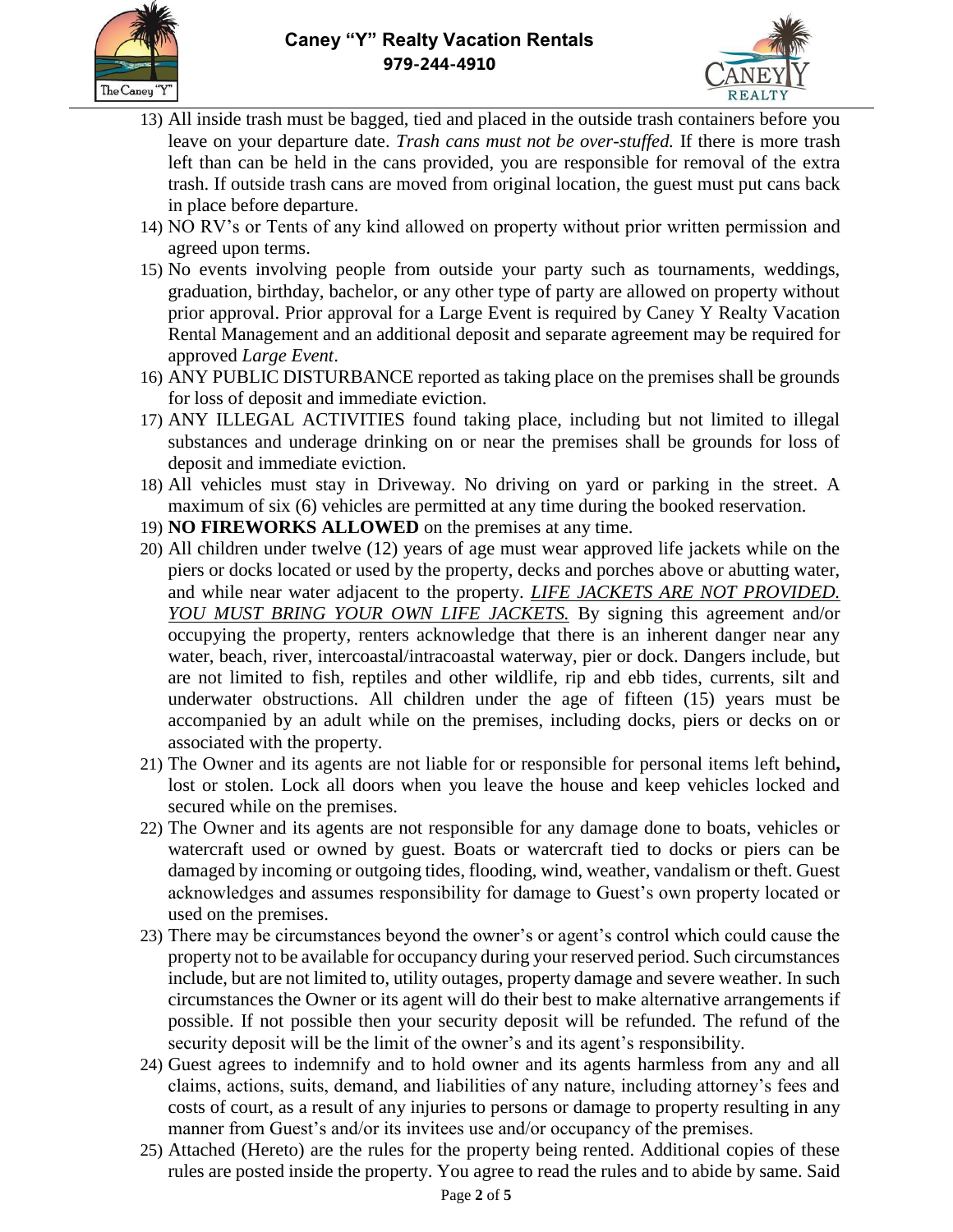



rules are incorporated into this agreement by reference for all purposes. Failure to comply with any of these terms included herein or the rules incorporated herein is grounds for forfeit of Security Deposit and immediate eviction.

- 26) **PUBLISHED Rates** are subject to change at any given time without notice and a slight delay in updating on-line rate schedule.
- 27) **AGREEMENT** I have read these terms and agree that I and all guests staying with me are to abide by these terms as well. I have read the invoice for my stay. I agree to abide by these terms and I agree to the pricing and schedule for my stay.
- 28) **I understand that I may lose my security deposit and risk immediate eviction at Property Manager's discretion if I am found non-compliant with any of the above terms.**
- 29) **By booking and Completing your transaction on line you indicate that you have read, understand, and agree to these terms.**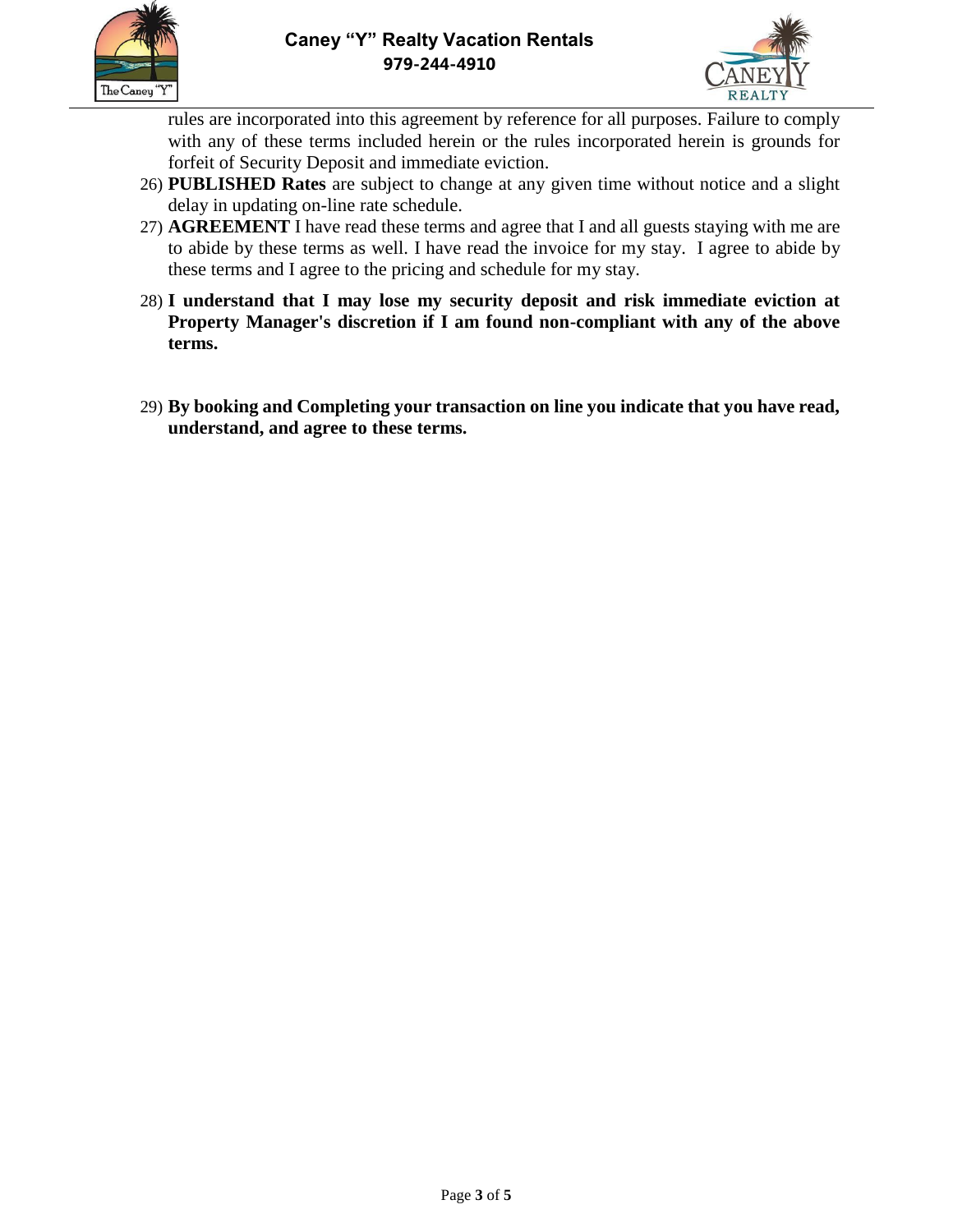



# **House Rules**

## **Fishin' House**

- Absolutely **NO SMOKING** is allowed in the house. If you do smoke outside, please put butts in the butt can or ashtray located outside on the deck.
- **NO PETS** of any kind are permitted anywhere on the property at any time.
- Do not park in neighbor's yard. Fishin' House yard stops approximately 10 feet from house on north side.
- Do not drive vehicles or back trailers into marsh or anywhere beyond the driveway areas.
- Please do not fry seafood inside house. We have provided a propane fish fryer and a charcoal grill forthe use of our guests. Please fry your fish and boil crabs downstairs in this area.
- After using charcoalgrill please clean it when you are done by burning off excess food. Dispose of ashes in metal ash can provided. Do not dump ashes in the yard.
- Please dispose of biodegradable seafood scraps by dropping in creek at end of pier where crabs feed. Please do not dump crab or shrimp shells in the trash or in the marsh along pier walkway.
- Do not dump used frying oil in the creek or on the yard. Please put used frying oil in sealed containers to take with you & dispose of when you leave. PLEASE DO NOT DUMP USED FRYING OIL IN TRASH BAGS OR TRASH CANS.
	- Please clean fish at cleaning table on pierONLY.
	- Please do not remove deck chairs from house or take deck chairs to the pier.
	- Do not wash boats in driveway.
	- Unexpected high winds are common in Sargent. Before retiring inside for the night, please stack plastic chairs, stow or secure any inflatable items and dispose of all trash on the porch, pier and downstairs.
	- The marsh looks tough but it is actually very delicate and we try to protect it at all times. Our goal is to preserve and encourage good habitat for water birds and fish.
	- For your safety, please do not walk or play in the marsh areas.
	- **CHECK OUT IS 11:00 AM**